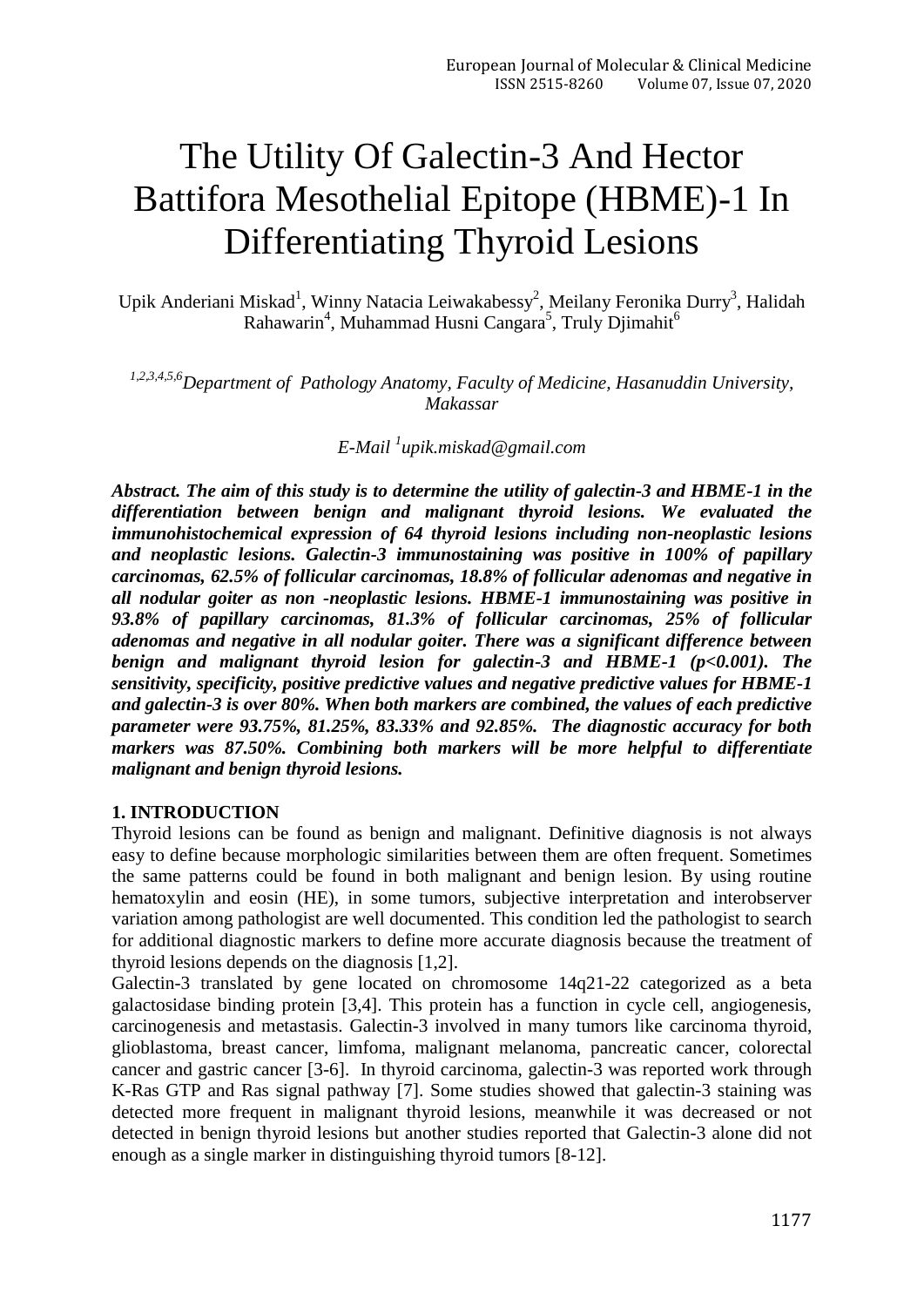Hector Battifora Mesothelial Epitop (HBME)-1 was also reported increase reactivity with mostly papillary and follicular thyroid carcinoma, while adenomas are mainly negative. It is expressed in cytoplasm and cytoplasmic membrane like galectin 3 [13,14].

Thyroid neoplasms usually found by clinician as a simple nodule or multinodular goiter form, which is defined as thyroid nodules [15]. As mention above that by microscopic examination using HE only, it sometimes makes a different interpretation between pathologists. So, in this research, we studied the immunoexpression of galectin-3 and HBME-1 as a single and combine additional markers to define the thyroid lesions.

# **2. MATERIAL AND METHODS**

### *2.1. Samples*

Sample collection of paraffin block and all research activities were done in Hasanuddin University Hospital, Makassar, Indonesia. Sixty four samples from surgical resection of thyroid lesion were used in this study.

### *2.2. Immunohistochemistry*

Two consecutive 4  $\mu$ m sections were cut for HE staining and immunohistochemical study. Immunohistochemical staining was performed using Envision peroxidase detection system (Dako, Denmark). Immunohistochemical staining was perform using the primary anti human galectin-3 antibody (Novocastra) and anti human HBME-1 antibody (Dako) with the same dilution (1:100) and then incubated with labeled polymer Envision (Dako) for 60 min.

Slide were then evaluated by 3 independent observer (UM, MD, HC). Immunoreactivity of galectin-3 and HBME-1 were graded in 4 scoring level according to number of positive cells in % and the intensity of DAB color in all area of thyroid lesion each slide. Both proteins were positive when stained in the cytoplasm and score as follows: score  $0, +1, +2$  and  $+3$ . Score 0 and  $+1$  were categorized negative, whereas score 2 and 3 were grouped as positive.

# **3. RESULTS**

Sixty four samples of thyroid lesions were evaluated in this study. It was found that range of patient's age were between 22 to 81 years old. Most patients were female (87.5%), only 12.5% of patients were male. Characteristic samples were found in Table 1. All samples of thyroid lesion were stained with galectin-3 and HBME-1 antibody and associated with the features microscopic diagnosis as shown in Table 2. This table showed that there were a significant difference between galectin-3 expression, HBME-1 expression and group of histopathology ( $p<0.001$ ).

| <b>Characteristic of Samples</b> |                              | No. cases | $\%$ |
|----------------------------------|------------------------------|-----------|------|
| Age                              | 22-41 years old              | 40        | 62.5 |
|                                  | 42-61 years old              | 18        | 28.1 |
|                                  | 62-81 years old              | 6         | 9.4  |
| <b>Sex</b>                       | Male                         | 8         | 12.5 |
|                                  | Female                       | 56        | 87.5 |
| Diagnosis                        | Nodular Goiter               | 16        | 25   |
|                                  | <b>Follicular Adenomas</b>   | 16        | 25   |
|                                  | <b>Follicular Carcinomas</b> | 16        | 25   |
|                                  | <b>Papillary Carcinomas</b>  | 16        | 25   |

Table 1. Characteristic of samples.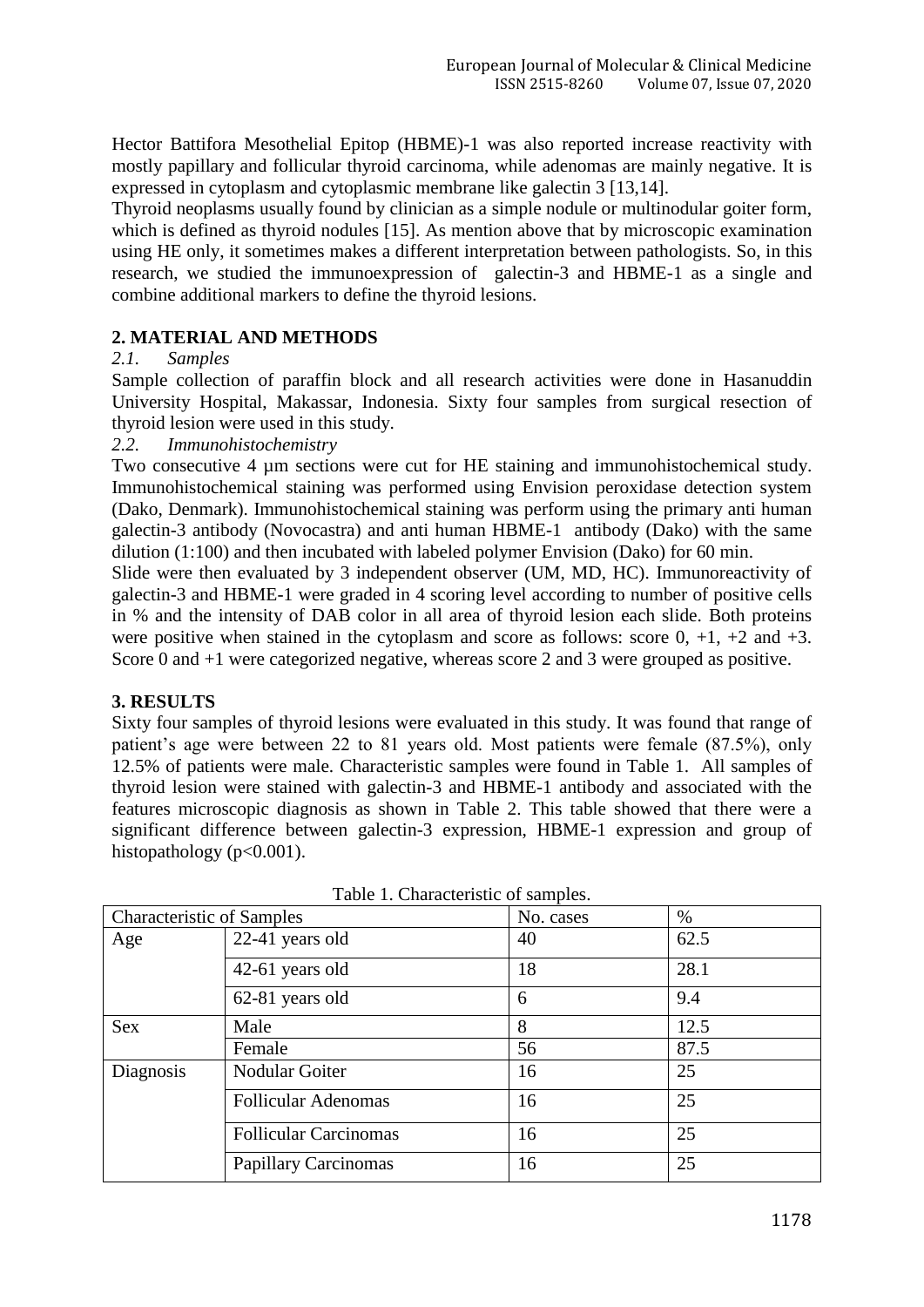$\overline{\phantom{a}}$ 

| Table 2. Galectin-3, HBME-1 and histopathology subgroup. |                     |   |                   |                                                                         |         |       |      |                |       |    |         |         |
|----------------------------------------------------------|---------------------|---|-------------------|-------------------------------------------------------------------------|---------|-------|------|----------------|-------|----|---------|---------|
|                                                          | Histopathology      |   |                   |                                                                         |         |       |      |                |       |    |         |         |
|                                                          |                     |   | Nodular<br>Goiter | Follicular<br>Follicular<br>Papillary<br>Adenomas Carcinomas Carcinomas |         | Total |      |                |       |    |         |         |
|                                                          |                     | n | $\%$              | $\mathbf n$                                                             | $\%$    | n     | %    | In             | $\%$  | In | $\%$    |         |
| <b>Galectin-3</b>                                        | Negative $16 100.0$ |   |                   |                                                                         | 13 81.3 | 6     | 37.5 | $\overline{0}$ | 0.0   |    | 35 54.7 | < 0.001 |
| <b>Expression</b>                                        | Positive            | Ю | 0.0               | 3                                                                       | 18.8    | 10    | 62.5 | 16             | 100.0 |    | 29 45.3 |         |
| <b>HBME-1</b>                                            | Negative $16 100.0$ |   |                   |                                                                         | 12 75.0 | 3     | 18.8 |                | 6.3   |    | 32 50.0 | < 0.001 |
| <b>Expression</b>                                        | Positive            | Ю | 0.0               | $\overline{4}$                                                          | 25.0    | 13    | 81.3 | 15             | 31.3  |    | 32 50.0 |         |

In table 3, the histopathological diagnosis was categorized into 2 groups, benign and malignant lesion. Nodular goiter and follicular adenomas were categorized as benign thyroid lesion, follicular carcinomas and papillary carcinomas were labeled as malignant thyroid lesion. Galectin 3 was more frequent in carcinoma than nodular goiter and follicular adenomas. Both markers have the same results, p<0.001. Representative immunostaining for both markers were shown in Figure 1 and 2.

Table 3. Galectin-3, HBME-1 in thyroid lesions.

 $\mathbf{r}$ 

|                                        |          |                | Thyroid lesion |        |      |       |      |         |  |
|----------------------------------------|----------|----------------|----------------|--------|------|-------|------|---------|--|
|                                        |          | Malignant      |                | Benign |      | Total |      |         |  |
|                                        |          | n              | $\%$           | n      | $\%$ | n     | %    |         |  |
| <b>Galectin-3</b><br><b>Expression</b> | Negative | 6              | 18.8           | 29     | 90.6 | 35    | 54.7 | < 0.001 |  |
|                                        | Positive | 26             | 81.3           | 3      | 9.4  | 29    | 45.3 |         |  |
| <b>HBME-1</b>                          | Negative | $\overline{4}$ | 12.5           | 28     | 87.5 | 32    | 50.0 | < 0.001 |  |
| <b>Expression</b>                      | Positive | 28             | 87.5           | 4      | 12.5 | 32    | 50.0 |         |  |

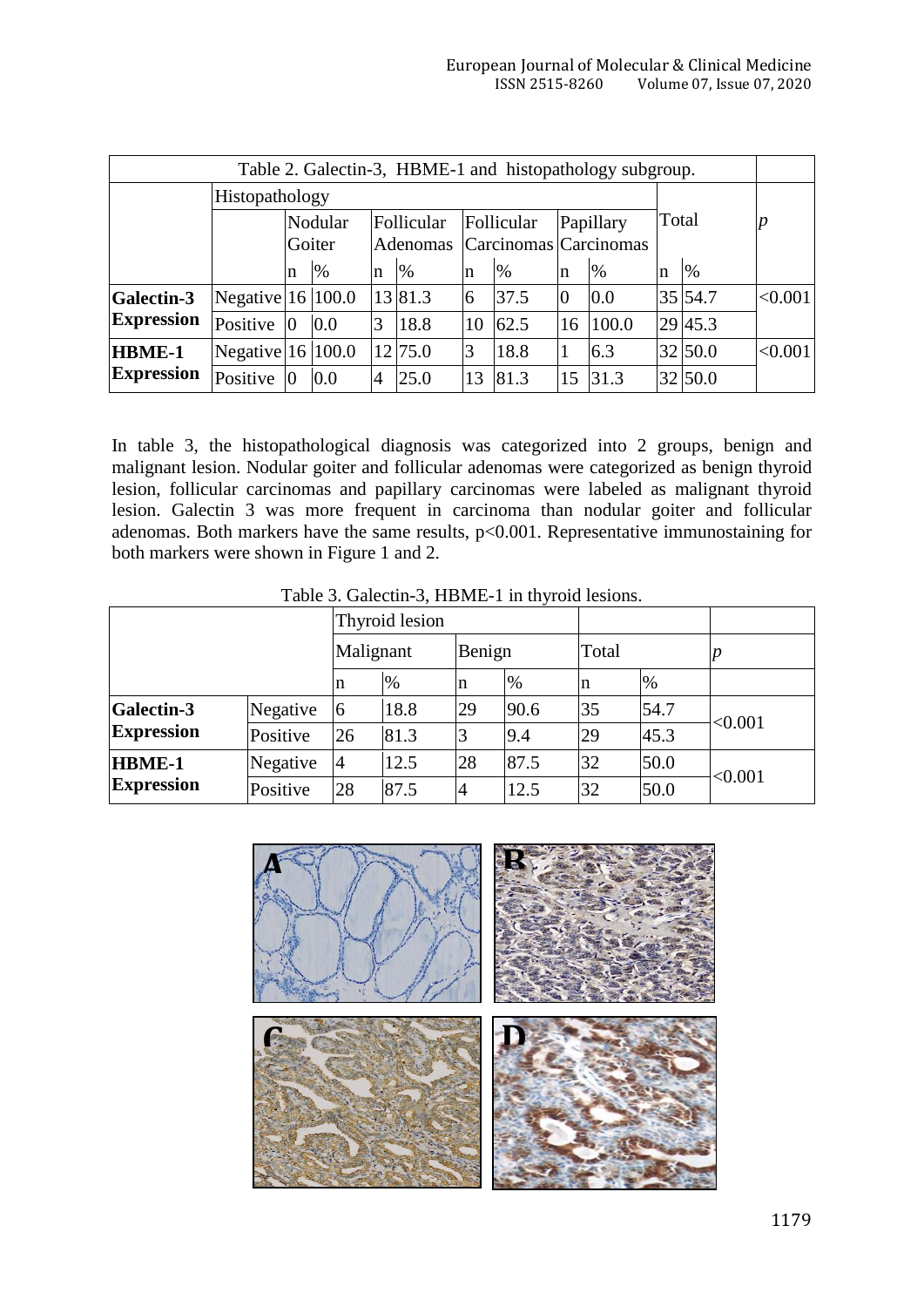Figure 1 Immunostaining of Galectin-3 (A) Nodular goiter (-), (B) Follicular adenoma (+1), (C) Papillary carcinoma (+2), (D) Follicular carcinoma (+3)



Figure 2 Immunostaining of HBME-1 (A) Nodular goiter (-), (B) Follicular adenoma  $(+1)$ ,  $(C)$  Follicular carcinoma  $(+2)$ ,  $(D)$  Papillary carcinoma  $(+3)$ 

Diagnostic value for both markers was shown in Table 4. When combining both markers, the value of each parameter become 93.75% for sensitivity, 81.25% for specificity, 83.33% for positive predictive value (PPV), 92.85% for negative predictive value (NPV) and 87.50% for diagnostic accuracy. All value above 80% and some of them above 90%.

| Table 4. Diagnostic value.           |               |             |                          |       |                     |  |  |  |
|--------------------------------------|---------------|-------------|--------------------------|-------|---------------------|--|--|--|
|                                      | Sensitivity   | Specificity | <b>NPV</b><br><b>PPV</b> |       | Diagnostic Accuracy |  |  |  |
|                                      | $\frac{9}{6}$ | (%)         | $(\% )$                  | (% )  | (% )                |  |  |  |
| Galectin-3                           | 81.25         | 90.62       | 89.65                    | 82.85 | 85.93               |  |  |  |
| <b>HBME-1</b>                        | 87.50         | 87.50       | 87.50                    | 87.50 | 86.15               |  |  |  |
| <b>Galectin-3 &amp; HBME-1</b> 93.75 |               | 81.25       | 83.33                    | 92.85 | 87.50               |  |  |  |

### **4. DISCUSSION**

In this study, we analysed the diagnostic accuracy of galectin-3 and HBME-1 in thyroid lesion. Both marker has been studied in previous study by using immunohistochemistry but the result is quite varied. They recommended Galectin-3 as an accurate marker for thyroid carcinoma, especially papillary carcinoma [14,16-20]. However, this marker still need to be elucidated.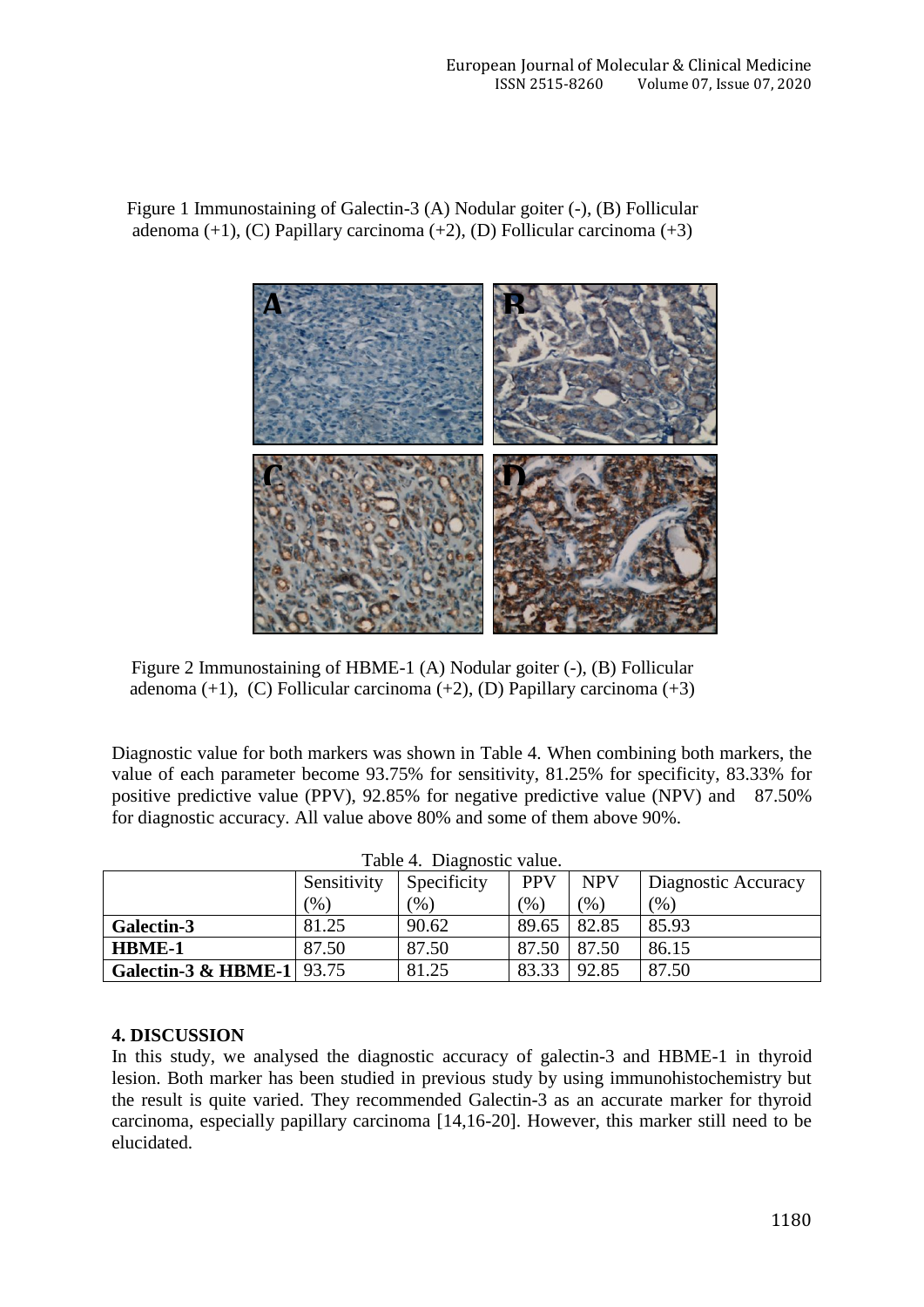Our study showed that Galectin-3 immunostaining predominantly positive in carcinoma, a few positive in adenomas and totally negative in nodular goiter. Our results consistent with some studies which reported that Galectin-3 immunoexpression was increased in all malignant neoplasms and only few samples  $(3 - 12\%)$  of benign lesions were stained positively [2,7,14,18]. However, another study reported that Galectin-3 was totally undetected in all non-malignant lesions [21-22]. When we found that some samples of follicular adenomas were positive-stained for Galectin-3, we assume that these lesions might be in the level of in malignant transformation which still occur in molecular level not in phenotype level yet. Actually for diagnosing the follicular thyroid carcinoma, the histopathologic appearance not just enough with classical atypical performance such as hypercellularity, increase of nucleus and cytoplasm ratio, and mitosis, but also required a distinct vascular and capsular invasion. Another explanation may easy to understand that in those cutting specimens there was no malignant areas. There might be some little focus of malignancy that could be detected in another area of tumor tissue but not in these evaluatedslides. This condition sometimes found in papillary thyroid carcinoma as an occult cancer. In other words, Galectin-3 expression still could be helpful to define the diagnosis of follicular adenoma which tend to develop become follicular thyroid carcinoma or malignancy. This information from pathologist will help the clinician to consider a possibility of malignancy in suspected adenoma specimens and prepare more comprehensive management for the patients. Compared with benign neoplasms, HBME-1 was highly detected in both carcinomas than follicular adenomas, but there was no significant difference between both malignant neoplasms. It means HBME-1 can be applicable as a marker for carcinomas, but not reliable to distinguish follicular carcinomas and papillary carcinomas.

We found that both markers were have excellent diagnostic value for thyroid malignancy. The first marker as a beta galactosidase binding protein was the most specific, especially for papillary thyroid carcinoma. The second marker seems to be a sensitive marker for both papillary carcinoma and follicular carcinoma. Combination of these markers increase sensitivity about 10% and become more applicable.

Since specificity and sensitivity of both markers in this study were almost 100%, it could be said that detection by immunohistochemical method may useful as an additional test beside H.E. staining as a standard method. Furthermore, if the morphological characteristic of carcinoma was so clear by Hematoxylin eosin staining, of course immunostaining of both markers, single or combine was not required.

In conclusion, Galectin-3 and HBME-1 could be applicable as additional staining in differentiating diagnosis of thyroid lesions.

#### **REFERENCES**

- [1] Rosai J *et al* 2017 *WHO Classification of Tumours of Endocrine Organs* vol 10, ed Lloyd RV, Osamura RY, Klöppel G and Rosai J (Geneva: WHO Press) p 65-144
- [2] Prasad ML, Pellegata NS, Huang Y, Nagaraja HN, de la Chapelle A, Kloos RT 2005 Galectin-3, fibronectin-1, CITED-1, HBME-1 and cytokeratin-19 immunohistochemistry is useful for the differential diagnosis of thyroid tumors *Mod Pathol.* **18** 48-57
- [3] Krzeslak A and Lipinska A 2004 Galectin-3 as a multifunctional protein *Cell Mol Biol Lett.* **9** 305-28
- [4] Chiu CG et al 2010 Diagnostic utility of galectin-3 in thyroid cancer Am J Pathol. **176**  2067-81
- [5] Ringel MD 2005 Diagnostic molecular markers in thyroid cancer *Boston: Kluwer academic publisher* 295-316